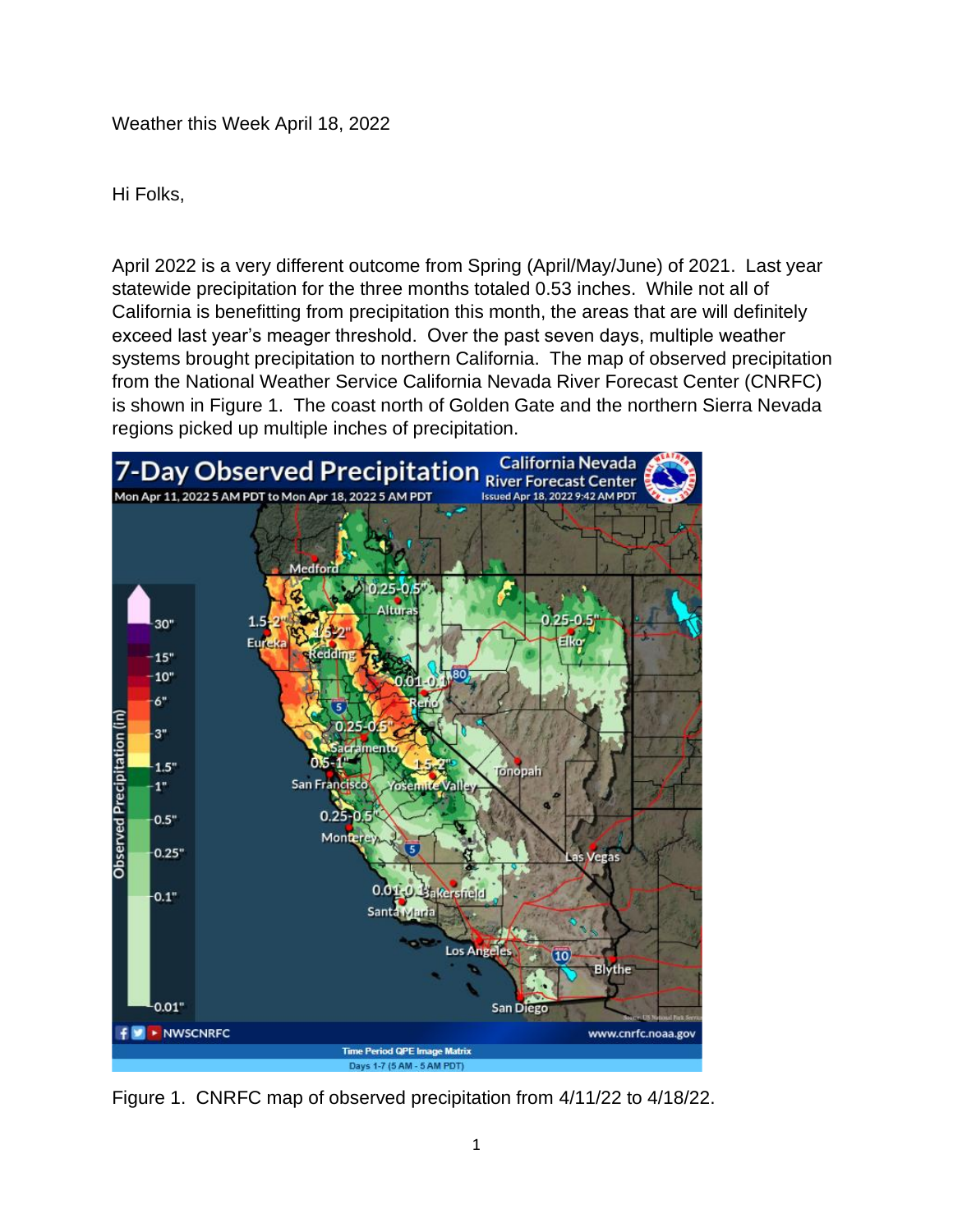Over the next six days, the pattern of incoming weather systems will impact northern California. Figure 2 shows the six-day forecast accumulated precipitation from the CNRFC. The pattern of where precipitation is highest is consistent with last week.



Figure 2. CNRFC map for forecast precipitation from 4/18/22 to 4/24/22.

The timing for the weather systems coming in start with a system making landfall on the North Coast this afternoon (4/18/22) with precipitation spreading across Northern California this evening and overnight. Clearing with some showers tomorrow and then the next system drops into California along the same path Wednesday afternoon and evening with precipitation continuing into Thursday. Mountain showers continue Friday